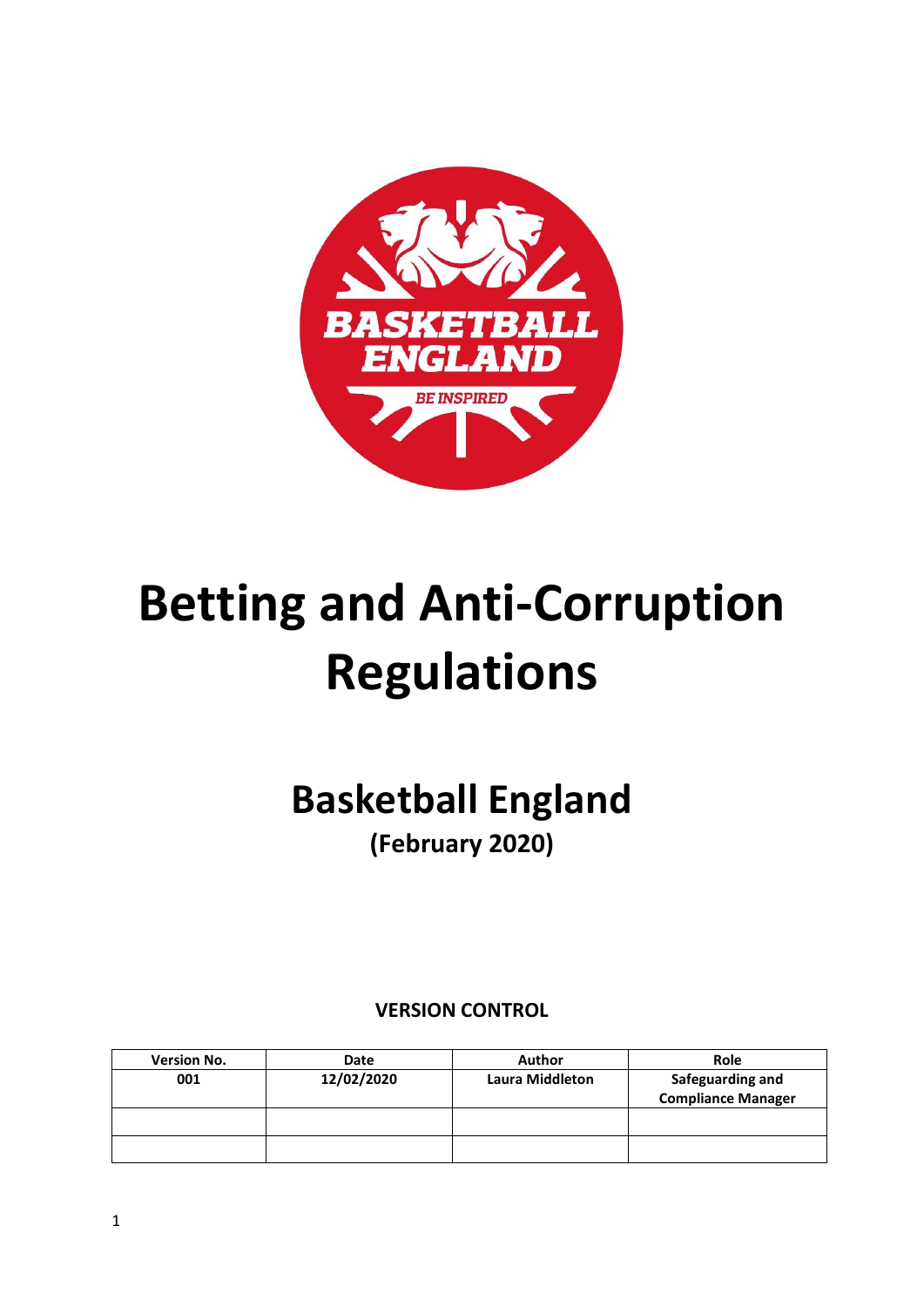#### **1. INTRODUCTION**

- 1.1 Basketball England (BE) want to protect the integrity of the game and ensure that all games are contested on a level playing field and won on merit.
- 1.2 These Regulations apply to all persons over whom Basketball England exercises disciplinary jurisdiction, and specifically applies to the following;
	- (i) Players;
	- (ii) Officials including referees and table officials (including, but not limited to BE licensed officials); **SHOULD STATISTICIANS BE INCLUDED?**
	- (iii) Any coach, team manager, bench personnel, agent, competition staff, medical staff or other personnel working with or treating a player;
	- (iv) Any other person under BE's jurisdiction who is able directly or indirectly to influence: (a) The outcome of any game, league or competition; or
		- (b) Any event in any game, league or competition;
	- (v) All employees, contractors, consultants and/or related personnel of Basketball England acting in any capacity or activity sanctioned by Basketball England as determined by the Board or Basketball England (referred to collectively as "Staff");
	- (vi) Basketball England Board Members.
- 1.3 The framework of these regulations are IS based on the UK Sport and Government guidance relative legislation and FIBA Internal Regulations.
- 1.4 These Regulations are intended to protect the reputation of the sport, Basketball England, it's members and each individual acting for it. The responsibility for complying with these Regulations lies with all those to whom it applies.
- 1.5 Any breach of these Regulations shall be dealt with in accordance with Regulations 4-7 outlined below.
- 1.6 The conduct prohibited under the provisions of these Regulations may also be a criminal offence and/or a breach of other applicable laws and regulations. Reference is made in particular to section 42 of the Gambling Act 2005, which makes it a criminal offence if a person "(a) cheats at gambling, or (b) does anything for the purpose of enabling or assisting another person to cheat at gambling". These Regulations are intended to supplement such laws and regulations with further rules of professional conduct for those involved in Basketball. They are not intended, and may not be interpreted, construed or applied, to prejudice or undermine in any way the application of such laws and regulations. Those people set out at Regulation 1.2 above must comply with all applicable laws and regulations at all times.

#### **PARAGRAPH NEEDS ADJUSTING**

#### **2. SPORTING INTEGRITY**

2.1 A core function of Basketball England is to maintain and be seen to be maintaining the integrity of the sport.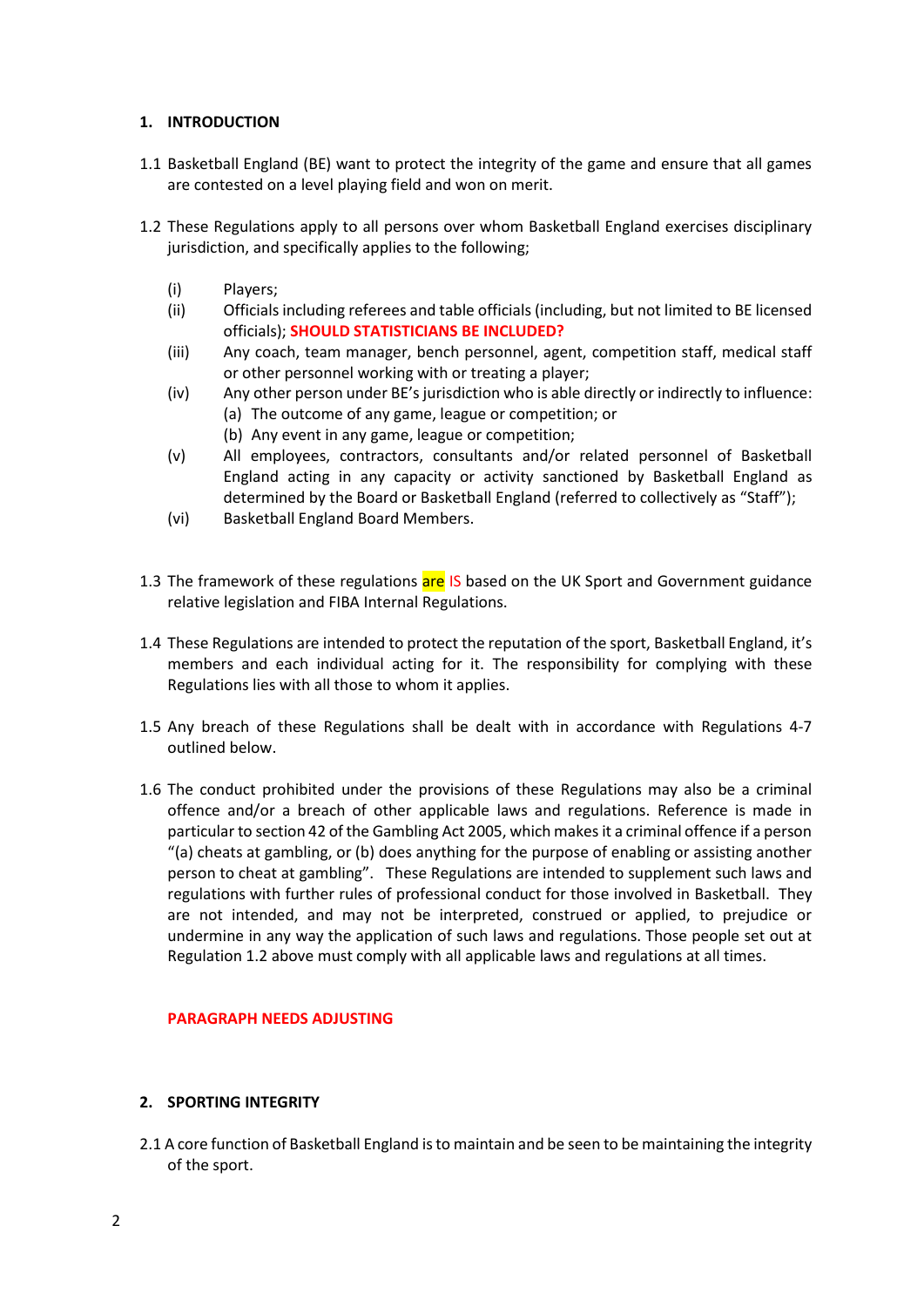2.2 Basketball England must take action to protect itself from the threats posed to its integrity by corrupt betting and associated activity both from within and outside the organisation. As sports betting activity has increased across all sports and disciplines, it is essential that such activity does not take place in a manner which has the potential to compromise sporting conduct and endeavour.

#### **3. PROHIBITIONS**

3.1 A player shall not:

- (i) place, accept, lay or otherwise enter into any wager or bet or any other form of financial speculation (a "Bet") with any individual, company, organisation or other body in relation to the result, progress, conduct or any other aspect of any game, league or competition in which the player is participating or in which the player has any influence, either direct or indirect;
- (ii) solicit, induce, entice, instruct, persuade, facilitate, permit or encourage any other person to enter into a Bet in connection with any aspect of his own or any other player's performance in any game, league or competition in which he is playing or in which he has any influence, either direct or indirect;
- (iii) deliberately under-perform for reward in any game, league or competition.

3.2 A person listed in Regulation 1.2(ii) to (vi) shall not:

- (i) enter into a Bet in respect of any aspect of any player's performance in any game, league or competition, if that person listed in Regulation 1.1(ii) to (vi) is connected to the player or is connected to or has any influence over the game, league or competition concerned, either direct or indirect; or
- (ii) solicit, induce, entice, instruct, persuade, facilitate, permit or encourage any other person to enter into a Bet in connection with any aspect of any player's performance in any game, league or competition, if that person, listed in Regulation 1.1(ii) to (vi), is connected to the player or is connected to or has any influence over the game, league or competition concerned, either direct or indirect.
- (iii) For the avoidance of doubt and without limitation: a person is connected to the player concerned if they are the player's coach, agent, game or competition guest, a member of the player's immediate family, a member of the player's coaching group; and, a person is connected to the game, league or competition concerned if they are a game guest, league or competition guest or is an official, or committee member of the league or competition.
- 3.3 No person listed in 1.2 (including a player) (a "Person"):
	- (i) may contrive (in a corrupt or fraudulent manner) whether alone or with others, the result, progress, conduct or any other aspect of any game, league or competition;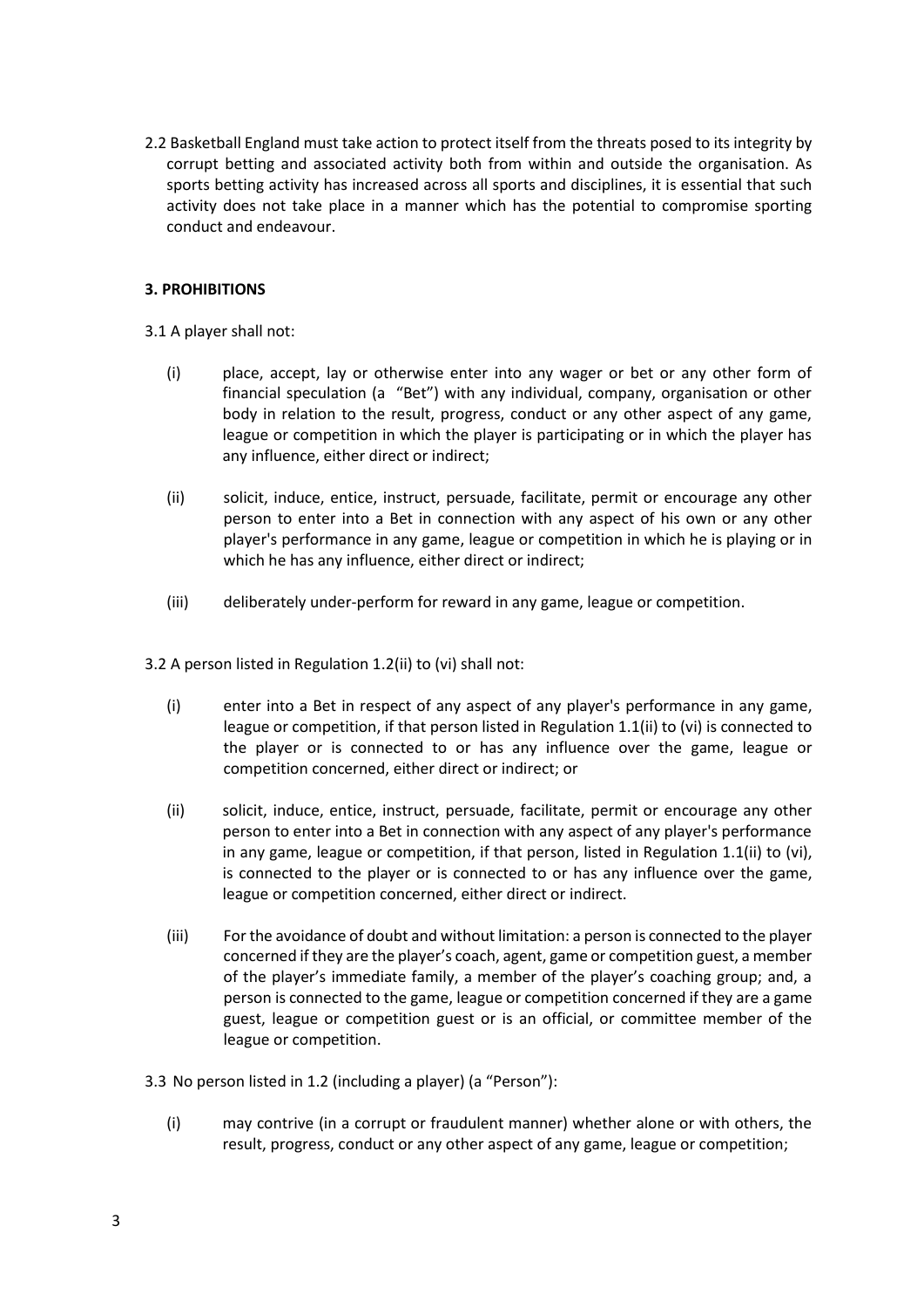- (ii) ensure the occurrence of a particular incident in any game, league or competition, which occurrence is to the Person's knowledge subject to a Bet and for which he expects to receive any reward (other than, in the case of a player, official prize money and/or contracted performance-related payments under endorsement or sponsorship contracts);
- (iii) may induce or encourage any player to under-perform for reward in any game, league or competition;
- (iv) shall offer or give (or agree to offer or give) anything of value (whether or not financial) to any other person with the intent to influence either his or another person's efforts or participation in any game, league or competition;
- (v) shall solicit or accept (or agree to solicit or accept) anything of value (whether or not financial) from any other person with the intent to influence his own or another person's efforts or participation in any game, league or competition;
- (vi) shall have any commercial arrangement (apart from a personal Betting account with a Betting operator which, for the avoidance of doubt, may not be utilised in breach of these regulations) with, or any stake (whether active or passive) in, any company or other undertaking that promotes, brokers, arranges or conducts any form of Betting activity in relation to Basketball;
- (vii) shall use in relation to Betting or providing any other person for use in relation to Betting, any information relating to any game, league or competition that the person has in his possession by virtue of their position in Basketball and that is not in the public domain or readily accessible by the public without unreasonable restriction;
- (viii) shall provide information to any person for reward, before or after any game, league or competition, regarding the players in the game, league or competition, the conditions, tactical considerations or any other aspect of the game, league or competition, unless such information is already in or will come into the public domain without unreasonable delay or is readily accessible by the public without unreasonable restriction. For example, it shall not be a breach of this clause to provide such information as opinion to a journalist for immediate publication as part of an article or column in a newspaper;
- (ix) shall engage in any conduct (i.e. beyond that specified in this Regulation) that is corrupt or fraudulent, or creates an actual or apparent conflict of interest for the Person, or otherwise risks impairing public confidence in the integrity and/or honest and orderly conduct of any game, league or competition;
- (x) shall provide or receive any reward that could bring the Person or Basketball into disrepute;
- (xi) shall fail to disclose to the Integrity Officer without delay full details of any approaches or invitations received by the Person to engage in conduct that would amount to a breach of these Regulations;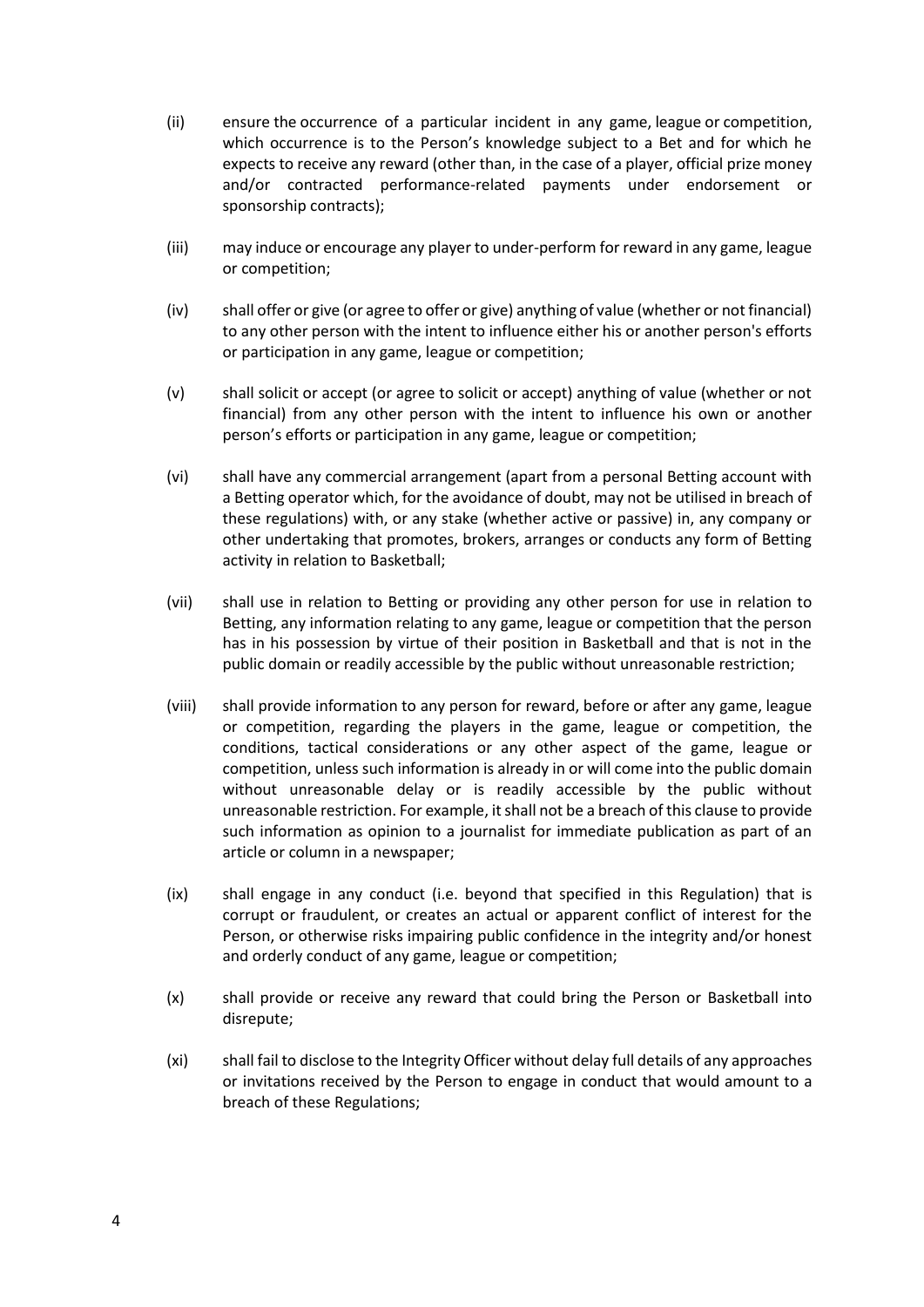- (xii) shall fail to disclose to the Integrity Officer without delay full details of any approaches or invitations of which the Person is aware that have been received by any other Person to engage in conduct that would amount to a breach of these Regulations;
- (xiii) shall fail to cooperate with any investigation by Basketball England in relation to possible breaches of these Regulations, including failure, without reasonable excuse to provide information requested by Basketball England that is relevant to such investigation.
- 3.4 An attempt by a Person, or any agreement by a Person with any other person, to act in breach of these Regulations shall be treated for the purposes of these Regulations as if the breach of the relevant Regulation(s) has been committed, whether or not such attempt or agreement in fact resulted in a breach.

#### **4. INVESTIGATORY POWERS**

- 4.1 Basketball England has designated the Safeguarding and Compliance Manager as the investigating officer.
- 4.2 All Basketball England staff and Board members are responsible for betting integrity issues, but the Integrity Officer has specific additional responsibilities including;
	- (i) Establishing and maintaining the Betting and Anti-Corruption Regulations to support Basketball England's aims and objectives
	- (ii) Nominating staff to assist in order to exercise such powers as deemed necessary to complete a full investigation
	- (iii) Forming Disciplinary Panels
	- (iv) Presenting investigation findings to a Disciplinary Panel
	- (v) Ensuring outcomes are communicated with the British Basketball Federation, FIBA, other National Governing Bodies for Basketball and relevant third parties in accordance with Regulation 5.15.

#### **5. RESPONSE PLAN**

- 5.1 It is vital that, if there is any behaviour suspected to be in breach of these Regulations, immediate action is taken.
- 5.2 In the event that a member of Staff is concerned that the Basketball England Integrity Officer is involved in suspicious betting activity outlined in Regulation 3 above, this should be reported to one of Basketball England's Board of Directors.
- 5.3 The Integrity Officer will, if appropriate co-ordinate the investigation and set up an Disciplinary Panel consisting of not less than two Basketball England representatives, who may include Senior Management, Non-Executive and/or Executive Directors. The Disciplinary Panel will not include any person under investigation, or any person reasonably considered to be associated with the person under investigation.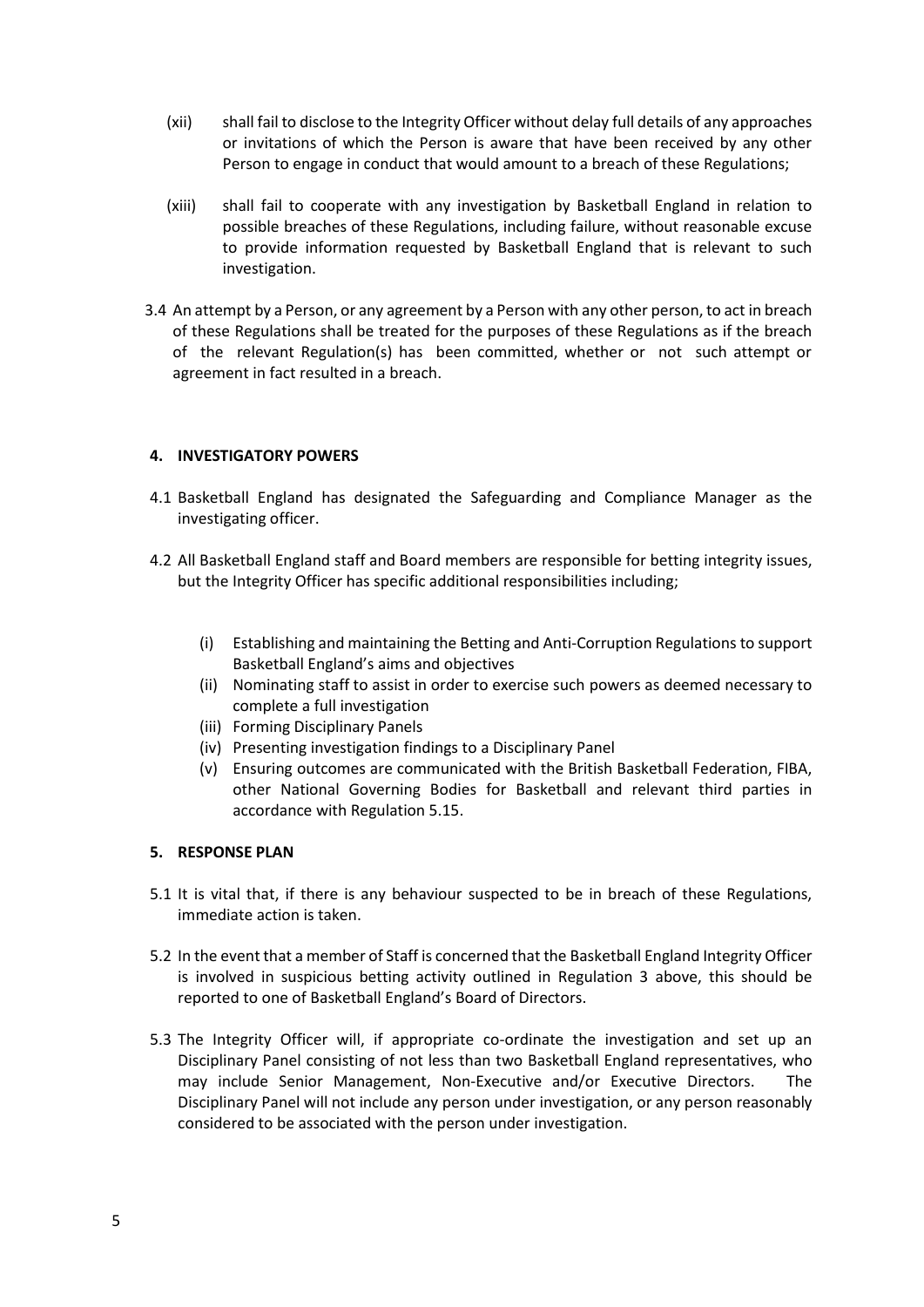- 5.4 In the event that the Integrity Officer is under investigation the Basketball England Non-Executive Board of Directors will nominate an Investigating Officer and the Disciplinary Panel.
- 5.5 It shall be an option of the Integrity Officer (or of the Non-Executive Board of Directors if they are called upon to appoint an Investigating Officer and Disciplinary Panel) to appoint a Chair for the Disciplinary Panel.
- 5.6 The Integrity Officer is required to:
	- (i) act promptly in investigating the allegation and taking any action required
	- (ii) fully document the investigation process
	- (iii) secure evidence in a manner which does not alert suspects at the outset of the investigation
	- (iv) ensure that the evidence is secured in a legally admissible form (e.g. evidence must be carefully preserved; it should not be handled, and no marks made on original documents; a record should be kept of anyone handling evidence).
- 5.7 In particular and without prejudice, Basketball England shall seek to obtain information that is reasonably related to any alleged breach of these Regulations.
- 5.8 If the Integrity Officer reasonably believes that a Person (or a third party whose actions may be imputed to the Person for this purpose) may have committed a breach of these Regulations, the Integrity Officer may make a written demand to the Person (a "Demand") to furnish to the Integrity Officer any information that is reasonably related to the alleged breach, including (without limitation) (a) copies of or access to all records relating to the alleged breach (such as telephone records, bank statements, Internet service records, and other records stored on computer hard drives and other information storage equipment); and/or (b) a written statement made by the Person, setting out in detail all of the facts and circumstances with respect to the alleged breach.
- 5.9 Subject only to the right to object to the Demand set out at Regulation 5.11 below, the Person shall furnish the information requested in the Demand within seven days of his receipt of the Demand, or by such other deadline as may be specified in the Demand.

#### **TABS NEED ADJUSTING**

- 5.10 If the Person wishes to object to the Demand, they must file a formal objection with the Integrity Officer by the specified response deadline, which objection must set out with specificity the nature and scope of and grounds for the objection. Failure without good reason to make such filing shall constitute an irrevocable waiver of any objection.
- 5.11 Any objection duly filed in accordance with Regulation 5.10, above, will be referred by the Integrity Officer, together with any comments that the Integrity Officer may wish to make with respect to the objection, to the Chairperson of the Disciplinary Panel, who may resolve the objection himself or else may designate another person to resolve the objection. The Chairperson or their designee may in his absolute discretion invite further submissions or hold a hearing prior to making his determination, or may simply determine the matter on the basis of the objection itself and the comments of the Integrity Officer, if any, with respect to that objection. If (and to the extent that) the Chairperson or their designee determines that the Demand is fair and reasonably tailored to obtain evidence relevant to the alleged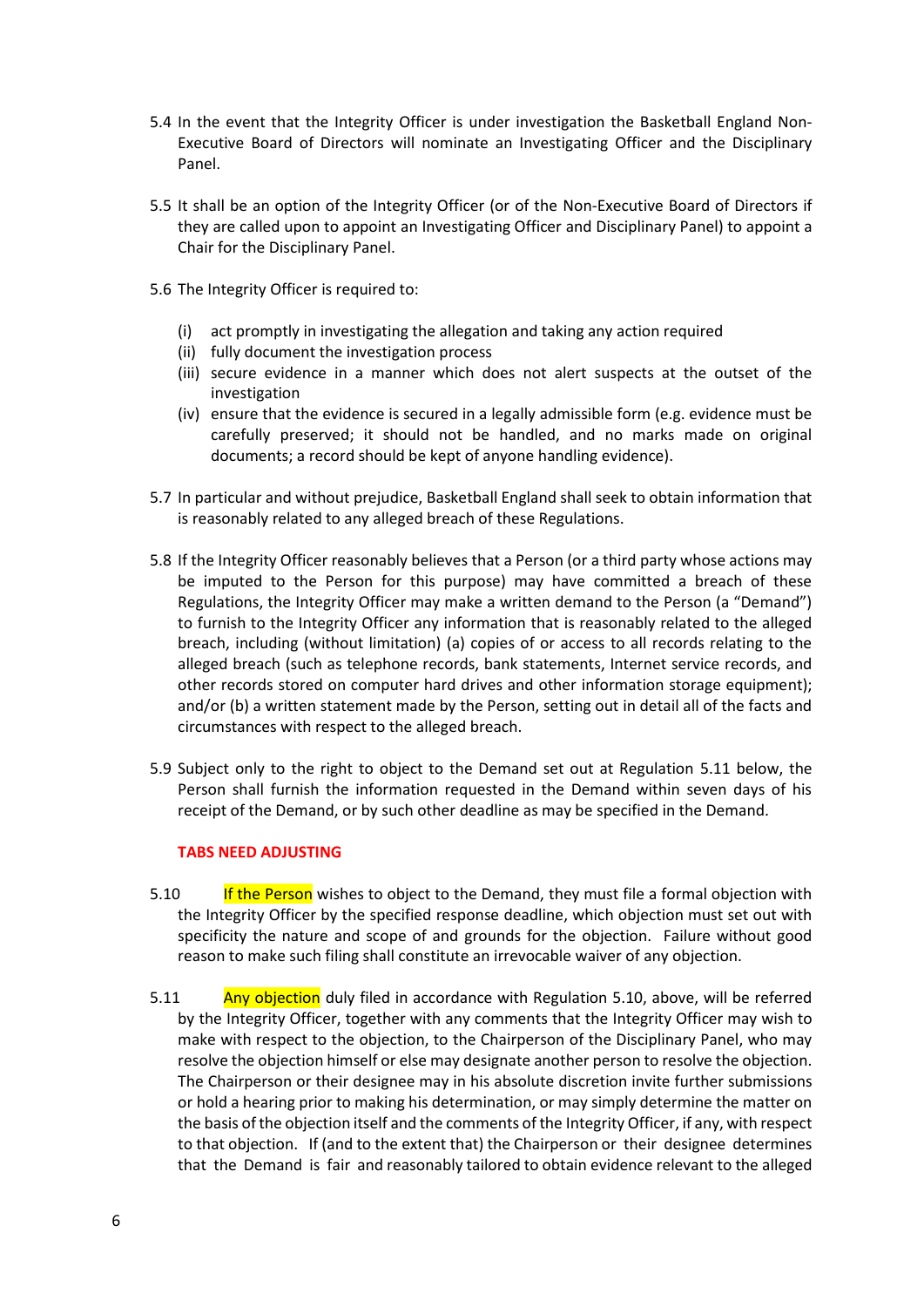breach, and that it is consistent with applicable law, the Chairperson or their designee shall direct the Person to produce all (or, if he believes the objection should be sustained to some degree, the remaining part) of the information specified in the Demand.

- 5.12 Subject to any ruling made by the Chairperson of the Disciplinary Panel or their designee pursuant to Regulation 5.10 above, any failure by the Person to produce the information specified in the Demand shall have each of the following consequences, without prejudice to one another:
	- (i) During any period in which the Person fails to produce such information, the Person shall be deemed ineligible to participate in and/or denied credentials for and access to any Basketball England sanctioned game, league or competition or any other BE approved event or activity;
	- (ii) the Disciplinary Panel shall be entitled to draw such adverse inference against the Person as the Panel shall reasonably determine; and
	- (iii) such failure may lead to the disciplinary action being taken.
- 5.13 A Disciplinary Panel convened to consider a charge of breach of these Regulations may request, at any time prior to issuing a final decision, and having first given the parties an opportunity to make any submissions on the matter, that an additional investigation be conducted into any matter reasonably related to the alleged breach. The Integrity Officer will conduct that investigation in accordance with the Chairperson's request and the Person charged and all other Persons must cooperate with that investigation.
- 5.14 Where a Person is charged with breach of these Regulations, and other relevant authorities are also conducting investigations or proceedings into the same or related matters, the Disciplinary Panel shall have discretion, where it is established to its satisfaction that clear prejudice would otherwise result, to stay the proceedings under these Regulations pending the outcome of the investigations or proceedings being conducted by the other relevant authorities.
- 5.15 The Integrity Officer shall be entitled to share any information received with other regulatory authorities including without limitation the police, National Criminal Intelligence Service, HM Revenue & Customs, the Serious Fraud Office and the Gambling Commission; other sports authorities including without limitation Basketball Wales, Basketball Scotland, Basketball Ireland, BBF, FIBA and UK Sport; and any betting organisations whether pursuant to a formal information-sharing agreements or otherwise.
- 5.16 As part of any investigation into possible breaches of these Regulations, Basketball England may seek relevant information from other regulatory authorities and/or from any third party, including bookmakers and other Betting operators, whether pursuant to formal information-sharing agreements with such authorities or third parties, or otherwise. In accordance with Regulation 5.17, below, acceptance of these Regulations shall constitute agreement by a Person to the disclosure of such information by the authority and/or third party to Basketball England. Where necessary, the Person shall confirm such consent in writing to or for the benefit of the authority and/or third party. A failure to do so without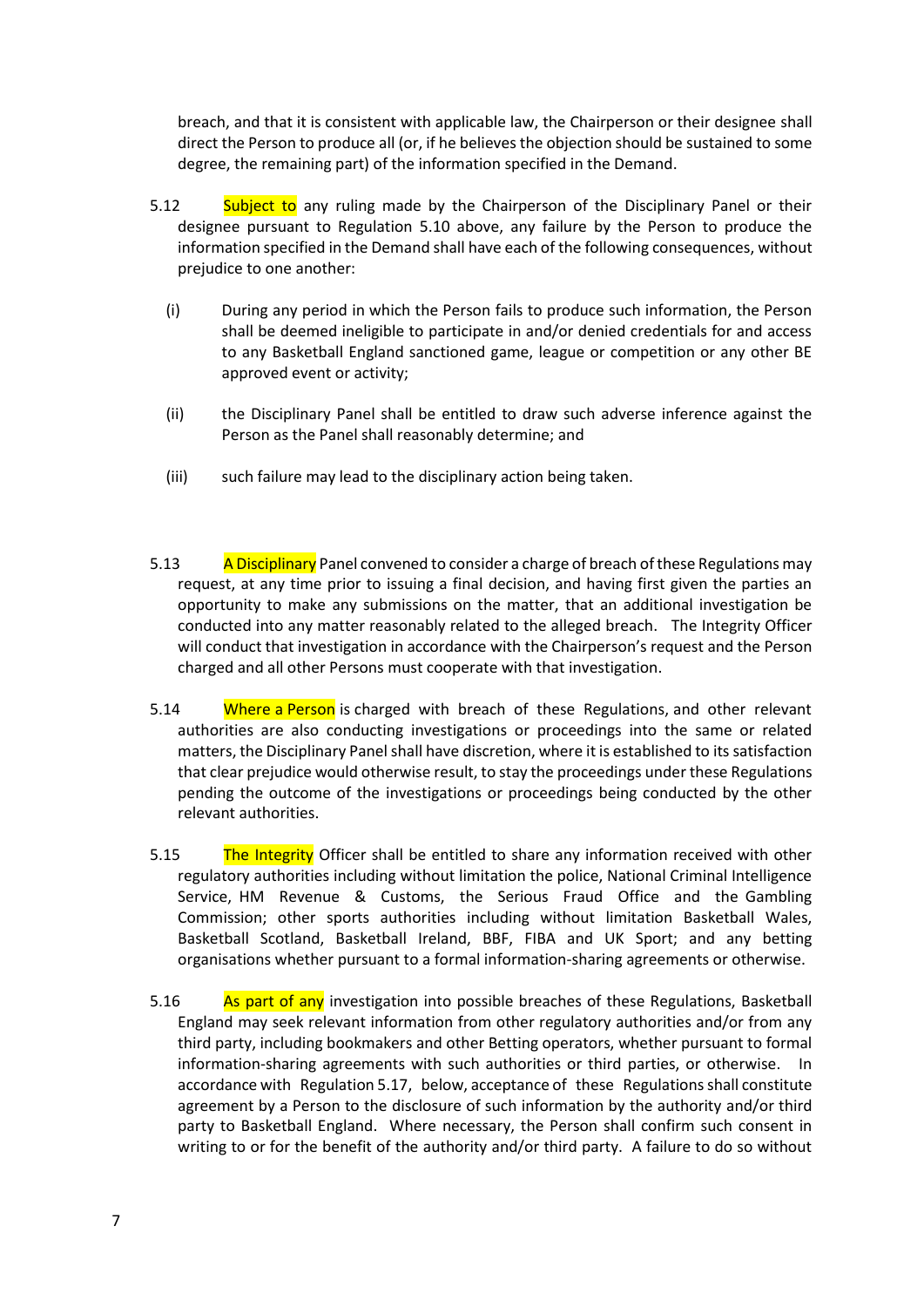reasonable excuse shall amount to a breach of this Regulation and may lead to disciplinary action being taken.

- 5.17 **Each Person** specifically consents, pursuant to data protection law and other relevant laws, as applicable, to the sharing of information relating to activities covered by these Regulations, including personal information relating to himself and his activities, both by Basketball England with the regulatory authorities and relevant third parties, and by the regulatory authorities and/or any relevant third parties (including without limitation any bookmaker or other Betting operator) with Basketball England.
- 5.18 Depending on the nature of the incident, the Disciplinary Panel may wish to contact external experts for advice. Disciplinary Panel members must first seek permission from the Chair before contacting external experts.
- 5.19 The Integrity Officer will prepare a report of the findings and recommendations to Disciplinary Panel. The report will include details of:
	- (i) recommendations on how to deal with employees under suspicion (which may include action to suspend or dismiss an employee.
	- (ii) recommendations on how to deal with third parties under suspicion;
	- (iii) recommendations for mitigating the threat of future corrupt betting and associated activity by taking appropriate action to improve controls;
	- (iv) recommendations for disseminating the lessons learned from the experience in cases where there may be implications for the organisation as a whole; and
	- (v) recommendations on what information can be released externally if requested.
- 5.20 The Integrity Officer should liaise with those in Basketball England with media responsibility and inform them precisely of what information can be released if requested. Those with media responsibility should retain a record of what information was released and to whom.
- 5.21 If a member of Staff feels that his/her concerns have not been dealt with appropriately internally, you should also be aware that you are empowered to take any concerns to the relevant authorities and other associated external bodies including the Gambling Commission, so long as they act in good faith.

#### **6. BASKETBALL ENGLAND NON-EXECTUTIVE BOARD MEMBERS**

- 6.1 A separate response plan will be required for Basketball England Non-Executive Board Members.
- 6.2 If a Basketball England Non-Executive Board Member, is concerned that a fellow Board member(s) or any employees of Basketball England, including the Chief Executive is involved in suspicious betting activity you should inform the Chair or the Vice-Chair if the concern involves the Chair.
- 6.3 If a Basketball England Non-Executive Board member believes that the issue cannot be considered objectively by any member of the Board of Directors or senior management, they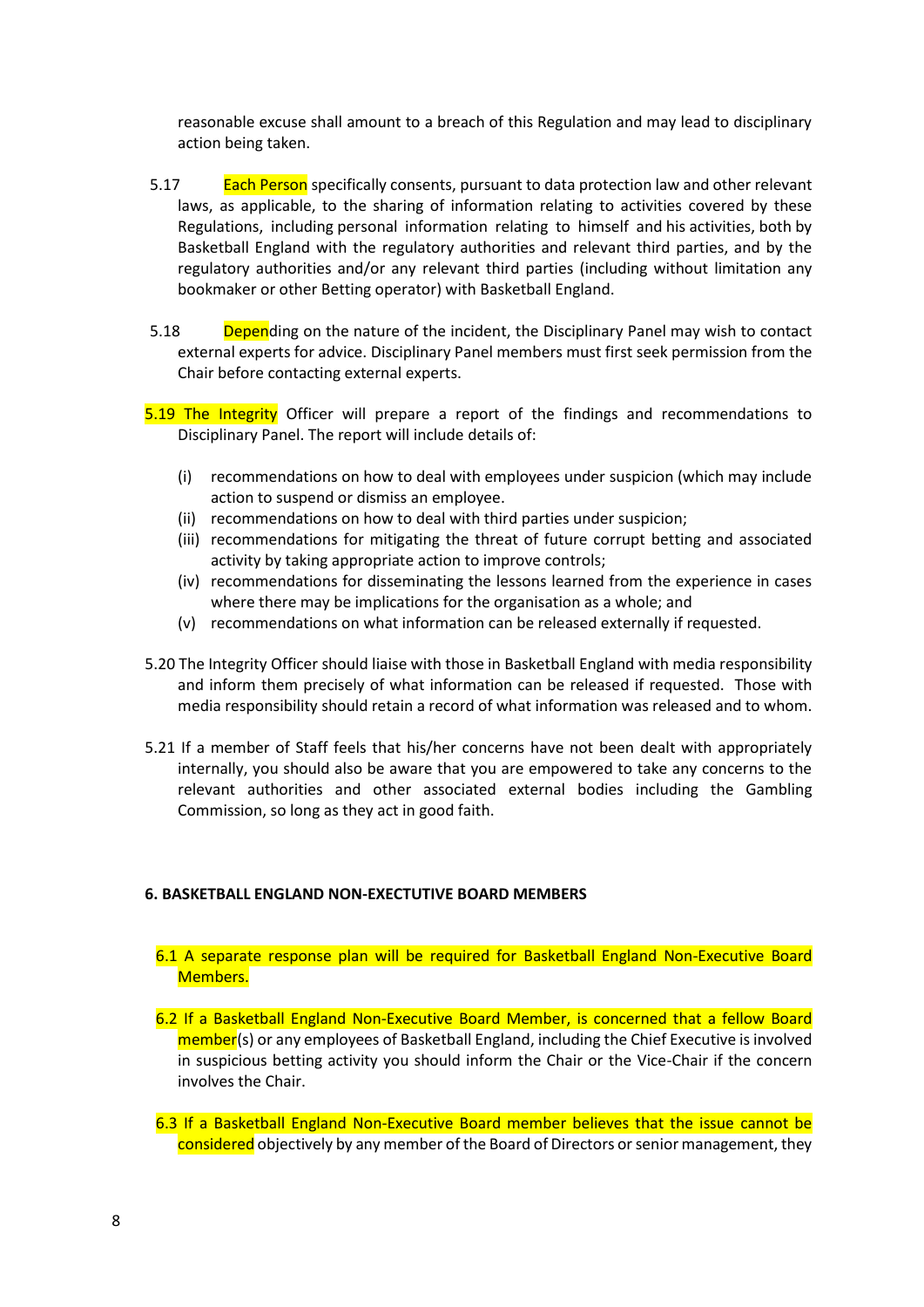should take their concerns to UK Sport / Sports Resolution Panel in the first instance. Concerns can also be reported to FIBA, as per their Internal Regulations.

6.4 If a Basketball England Non-Executive Board member feels that their concerns have not been dealt with appropriately internally or by UK Sport /Sports Resolution Panel, they should be aware that they are empowered to take any concerns to the relevant authorities and other associated external bodies including the Gambling Commission, so long as they act in good faith.

#### 7. **SANCTIONS**

7.1 If, as a result of an investigation, a person is found to have breached these Regulations, the following sanctions may be applied;

(i) Prohibited Betting

Minimum: reprimand and/or warning

Maximum: Life Suspension

(ii) Corruption Related Fixing

Minimum: reprimand and/or warning

Maximum: Life Suspension

(iii) Misuse of Inside Information

Minimum: reprimand and/or warning

Maximum: Life Suspension

(iv) General Corruption Offences

Minimum: reprimand and/or warning

Maximum: Life Suspension

**These are all the same – why not list all 4 and say that the Min v Max applies to all?**

- 7.2 AND (in all cases) The Disciplinary Panel shall have the discretion to impose a fine on the Person arising out of, or in connection with the Betting and Anti-Corruption Breach(es)
- 7.3 AND (in all cases) Appropriate further options including without limitation the cancellation of sports results/events, demotion, points reduction, return of rewards, replay of fixtures (for example in cases of Match Official corruption) where risk of fraud has been established or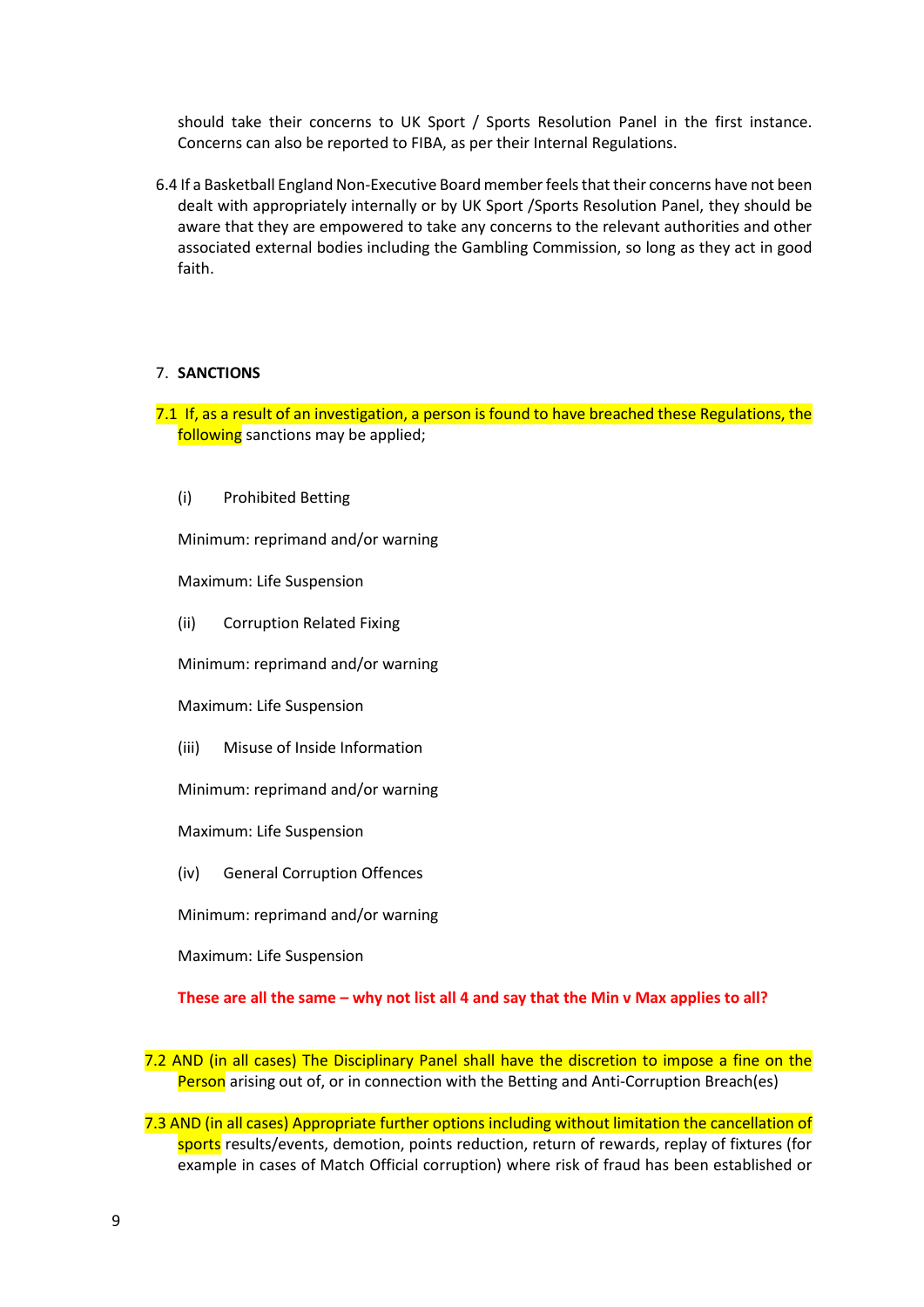identified, withdrawal of accreditation, withdrawal of affiliation, withdrawal of membership, exclusion from Basketball venues and/or official Player environs, as appropriate.

#### 8. **APPEALS**

- 8.1 The appeals procedure is available to anyone under investigation as part of natural justice. Anyone wishing to appeal against decisions by the Basketball England must do so in writing, to be received by Basketball England within the specified period of the original decision being made.
- 8.2 An appeal may be made against any decision (involving disciplinary action against the club or individual making the appeal), to the Integrity Officer of Basketball England within 7 days of the decision being made, unless otherwise specified.
- 8.3 A fee of £250 for the appeal must be paid by 5:00 pm on the 7th working day after the initial decision.
- 8.4 The letter of appeal should set out the grounds for the appeal in full. Only the grounds for the appeal as listed in the letter of appeal will be considered.
- 8.5 All statements and/or referee/official reports that have been submitted will be sent to the appellant within 7 working days of submission of their written appeal. This is done via email. Statements will be redacted where appropriate. Some statements will not be sent to the appellant if there is a legal reason preventing the statements from being shared (for example, third party information, data protection, confidentially agreements or laws, Local Authority advice or instruction, advice from statutory agencies).
- 8.6 At the conclusion of the appeal hearing, the Appeals Panel shall determine whether the appeal fee is returned to the appellant in full, part, or not at all. In addition, the Appeals Panel may award costs and expenses against the appellant as it deems appropriate.
- 8.7 If no appeal is submitted and the appeals deadline has passed, the outcome will be deemed as final and the outcome will, (where appropriate and to the degree necessary), be disclosed to the party who made the initial complaint (if a complaint was made by an individual or club) for the purposes of transparency.
- 8.8 Any decision of the Appeals Panel made in accordance with these regulations shall be final and binding on the parties. There is no further course of appeal and when launching an appeal all parties agree to these terms & conditions.
- 8.9 The Appellant, together with any other party or parties who may be affected by the decision, may be permitted to attend a personal hearing, but solely at the discretion of the Appeals Panel and not as a right.
- 8.10 The Appeals Chair sets the Appeals Panel. The Appeals Panel has the power to overturn outcomes or add additional sanctions where it deems necessary by reviewing judgements made by Basketball England.